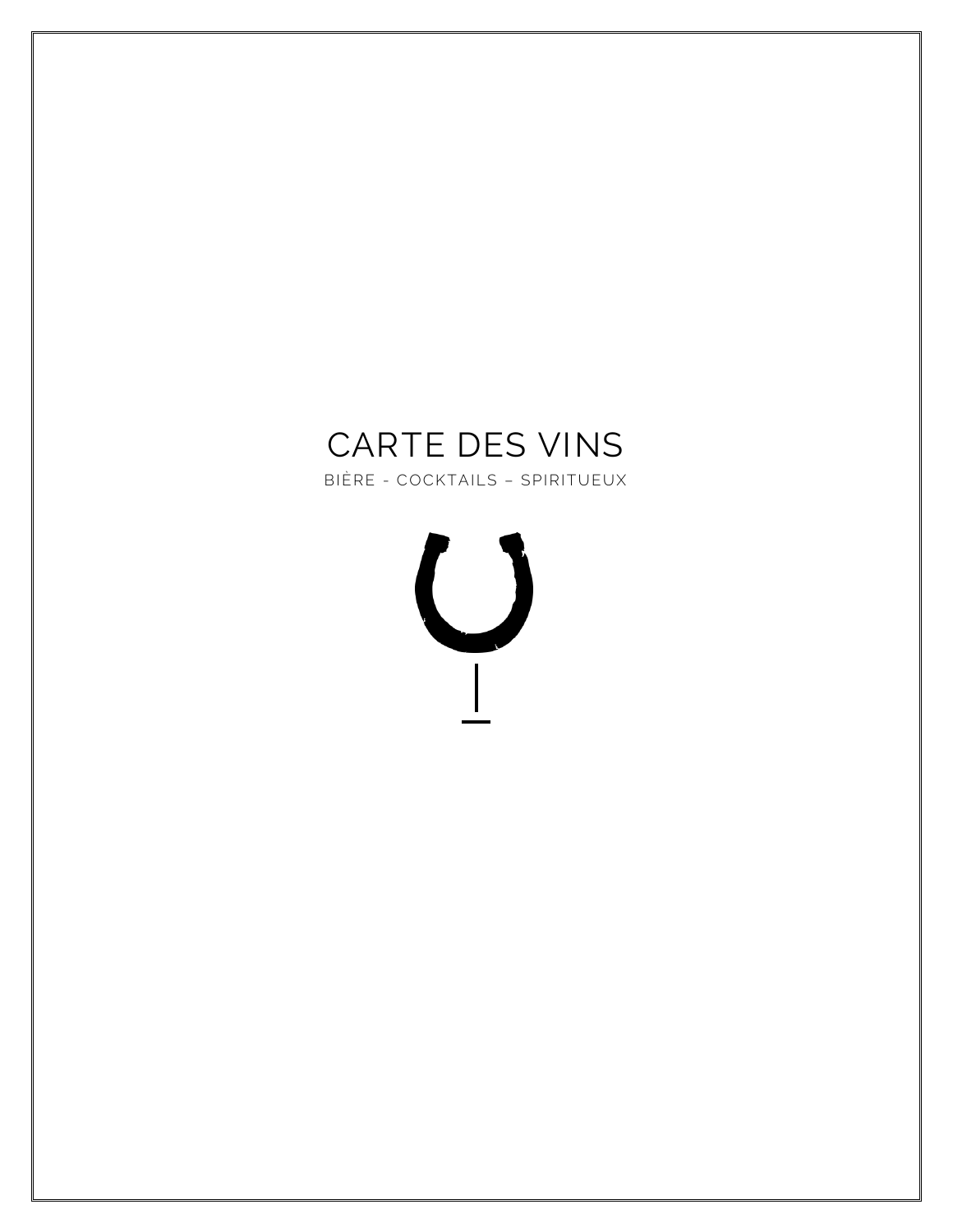| NOS COUPS DE COEUR = $\heartsuit$                | VINS ROUGES     |              | $\blacklozenge$<br>6 OZ | 9 OZ | BTL. |
|--------------------------------------------------|-----------------|--------------|-------------------------|------|------|
|                                                  |                 |              |                         |      |      |
| IMPORTATION PRIVÉE                               |                 |              |                         |      |      |
| FONTAMARA MONTEPULCIANO D'ABRUZZO.               | <b>ITALIE</b>   |              |                         |      | 36   |
| LATUE, LA MANCHA, CAB-SYRAH, 2018 BIO            | <b>ESPAGNE</b>  |              |                         |      | 36   |
| DOMAINE DES RUISSEAUX, CABERNET 2017             | <b>FRANCE</b>   |              |                         |      | 38   |
| CHATEAU LES ARROMANS, BORDEAUX 2017 BIO          | <b>FRANCE</b>   |              |                         |      | 39   |
| <b>WALDEN, COTE DU ROUSSILLON</b>                | <b>FRANCE</b>   | ♡            |                         |      | 41   |
| 5 SEAUX, IGP COTEAUX BÉZIERS, CINSAULT 2018 BIO  | <b>FRANCE</b>   |              |                         |      | 41   |
| PIGAROTE, TREMPRALLINO                           | <b>ESPAGNE</b>  |              |                         |      | 43   |
| DOMAINE SÉMINAIRE, CDR, GRENACHE SYRAH, 2018 BIO | <b>FRANCE</b>   |              |                         |      | 44   |
| CAMPARO, LANGHE ROSSO, NEBBIOLO, 2015 BIO        | <b>ITALIE</b>   |              |                         |      | 46   |
| LA BUVETTE, CORBIÈRES AOP, GRANACHE-CARGNIAN     | <b>FRANCE</b>   |              |                         |      | 49   |
| AZUL Y GARANZA, GRENACHE TEMPRANILLO             | <b>ESPAGNE</b>  |              |                         |      | 49   |
| BROUILLY, BODILLARD, BEAUJOLAIS 2017 BIO         | <b>FRANCE</b>   |              |                         |      | 50   |
| MAISULAN, TREMRANILLO, RIOJA, 6 MESES            | <b>ESPAGNE</b>  |              |                         |      | 54   |
| MEINKLANG ROTER, VIN NATURE                      | <b>AUTRICHE</b> | $\heartsuit$ |                         |      | 60   |
| DEMOISELLE CLAIRE, PAYS D'AUDE SYRAH/MERLOT      | <b>FRANCE</b>   |              |                         |      | 60   |
| SCUTUM, TOSCANE, CABERNET/MERLOT, 2017 BIO       | <b>ITALIE</b>   |              |                         |      | 60   |
| CRU MONPLAISIR, BORDEAUX - SUPÉRIEUR, 2018       | <b>FRANCE</b>   |              |                         |      | 62   |
| STANGELAND, WILAMETTE VALLEY, PINOT NOIR 2016    | <b>USA</b>      |              |                         |      | 66   |
| PIANDACCOLI, INPRIMIS, SUPERTOSCAN, 2012         | <b>ITALIE</b>   | $\heartsuit$ |                         |      | 75   |
| SURIOL MATARO, 100% MONASTRELL BIO               | <b>ESPAGNE</b>  |              |                         |      | 80   |
| LA MAGIA RISERVA BRUNELLO DI MONTALCINO, 2015    | <b>ITALIE</b>   |              |                         |      | 181  |
| <u>MAGNUM (1500 ML)</u>                          |                 |              |                         |      |      |
| LE PTIT BONHEUR, BEAUJOLAIS-VILAGE, GAMAY 2017   | <b>FRANCE</b>   |              |                         |      | 92   |
| SCUTUM, IGT "SUPERTOSCAN", 2016 BI               | <b>ITALIE</b>   |              |                         |      | 111  |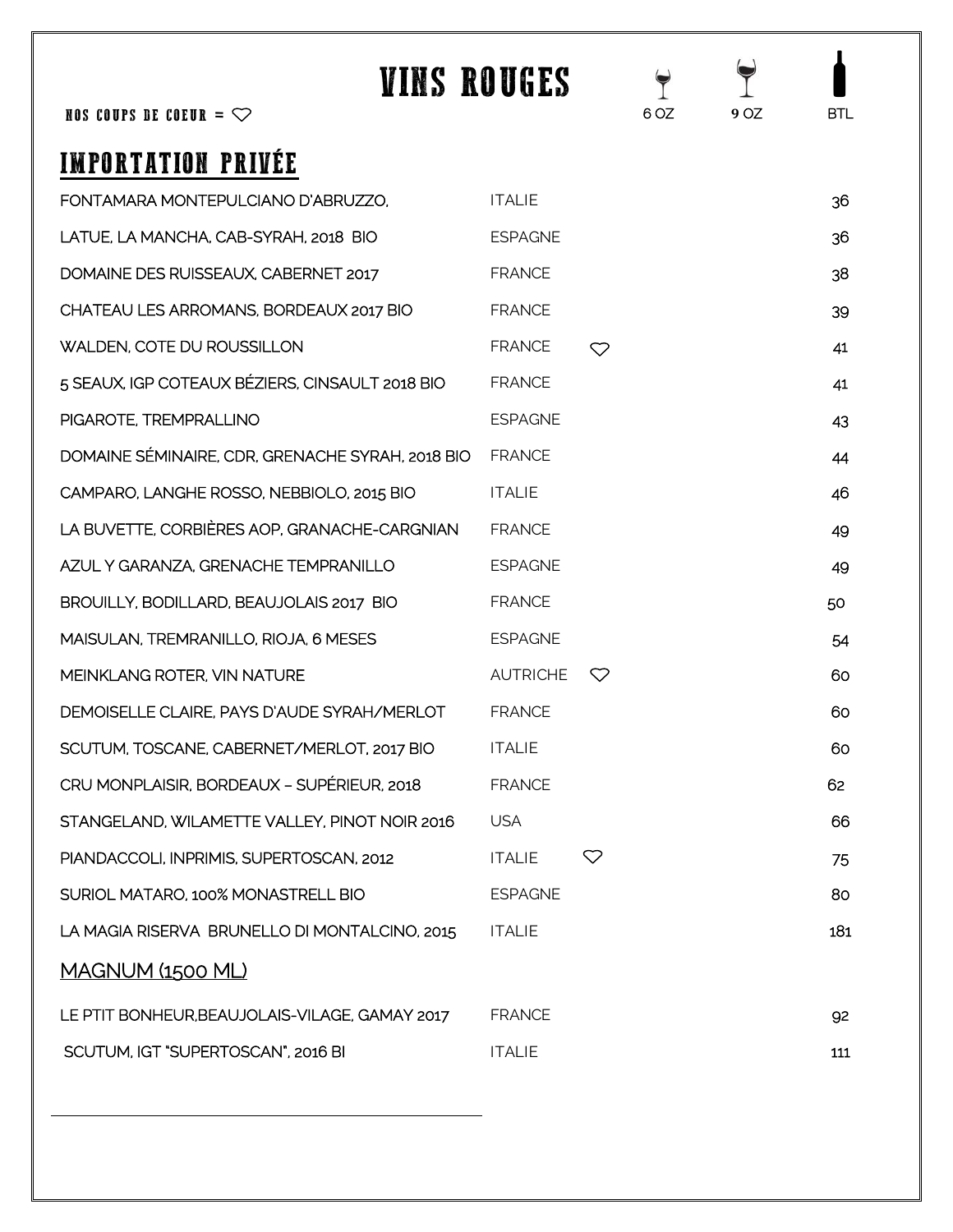| VINS ROUGES                                     |                 |    |      |      |            |
|-------------------------------------------------|-----------------|----|------|------|------------|
| <b>SECTION SAQ</b>                              |                 |    | 6 OZ | 9 OZ | <b>BTL</b> |
| R.H PHILLIPS, CALIFORNIE, CABERNET-SAUVIGNON    | <b>USA</b>      |    | 9    | 12.5 | 33         |
| LOLA, PEELE ISLAND, PINOT NOIR                  | <b>CANADA</b>   |    | 10.5 | 14.5 | 38         |
| MEINKLANG, BURGENLAND NEUSIEDLERSEE, 2019       | <b>AUTRICHE</b> | ▽  | 12.5 | 16.5 | 42         |
| COMOLOCO, JUMILLA, MONASTRELL, 2019             | <b>ESPAGNE</b>  |    |      |      | 41         |
| M. CHAPOUTIER, BELLERUCHE, CDR, GREN/SYRAH      | <b>FRANCE</b>   | 52 |      |      | 42         |
| ROBERT MONDAVI, CALIFORNIE, PINOT NOIR 2016     | <b>USA</b>      |    |      |      | 46         |
| LIBERTY SCHOOL, CALIFORNIE, CAB-SAUVIGNON       | <b>USA</b>      |    |      |      | 46         |
| SAN ROCCO, VALPOLICELLA SUPERIOR, VÉNÉTIE, 2017 | <b>ITALIE</b>   |    |      |      | 46         |
| DOMAINE THYMIOPOULOS, XINOMAVRO, NAOUSSA        | <b>GRECE</b>    |    |      |      | 47         |
| LA CUISINE DE MA MÈRE. EN VACANCE               | <b>FRANCE</b>   | ♡  |      |      | 48         |
| NAPA CELLARS, CALIFORNIE, ZINFANDEL 2016        | <b>USA</b>      |    |      |      | 50         |
| DOMAINE DE MAJAS, CÔTE CATALANE, GREN/CARI      | <b>FRANCE</b>   |    |      |      | 51         |
| LIANO. ÉMILIE-ROMAGNE, CABERNET/SANGIOVESE      | <b>ITALIE</b>   |    |      |      | 58         |
| MONTRESOR, AMARONE DELLA VALPOLICELLA,          | <b>ITALIE</b>   |    |      |      | 66         |
| CHÂTEAU CHAMIREY, MERCUREY, PINOT NOIR, 2018    | <b>FRANCE</b>   |    |      |      | 77         |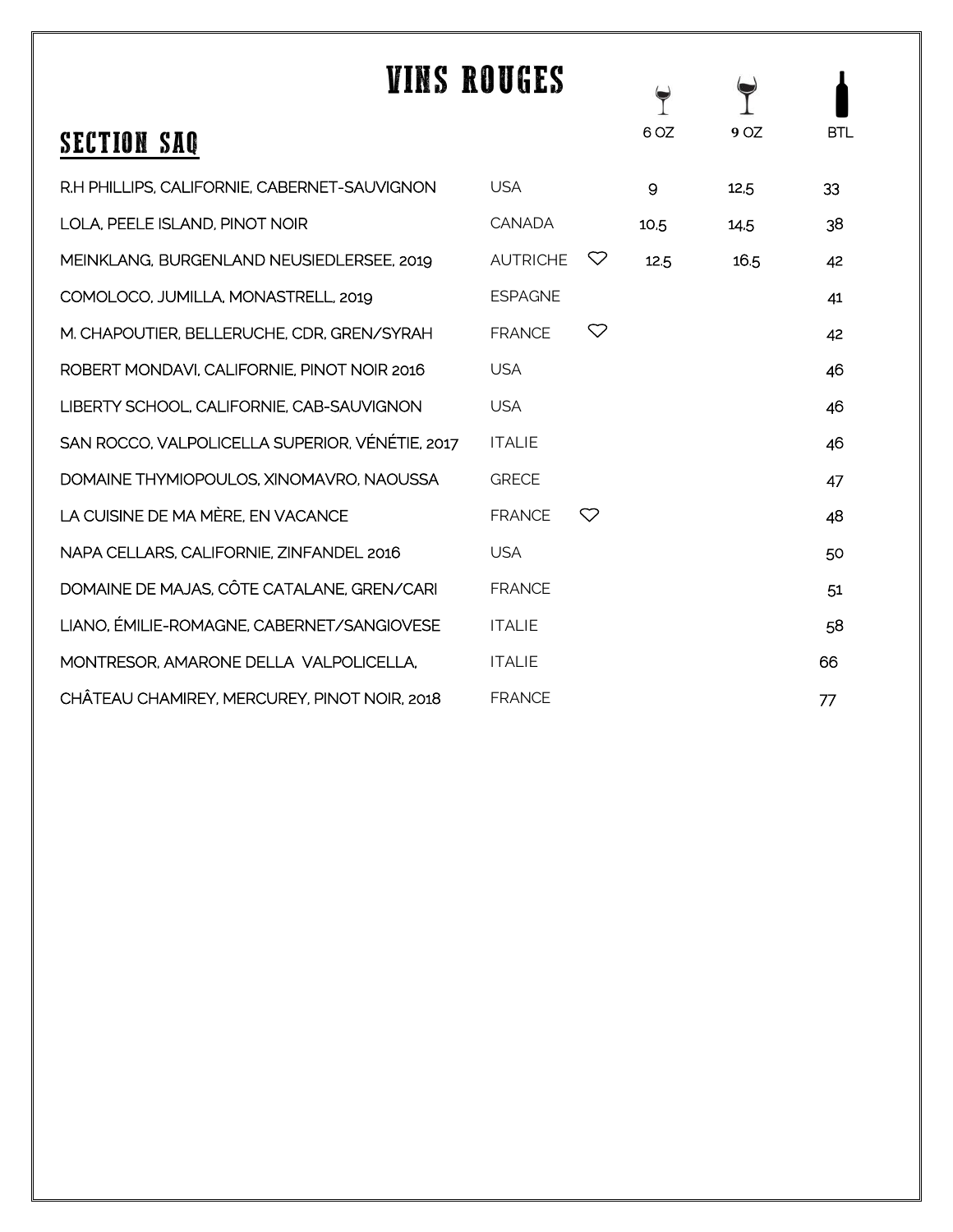| VINS BLANCS                                      |                       |     |      |      |            |
|--------------------------------------------------|-----------------------|-----|------|------|------------|
| $=$ NOS NOUVEAUTÉES $\odot$                      |                       |     | 6 OZ | 9 OZ | <b>BTL</b> |
| <b>IMPORTATION PRIVEE</b>                        |                       |     |      |      |            |
| LATUE, LA MANCHA, AIREN, BIO                     | <b>ESPAGNE</b>        |     |      |      | 34         |
| ENTRE DEUX MER, SEMILLION SAUVIGNON 2019         | <b>FRANCE</b>         |     |      |      | 36         |
| DOMAINE DE LA BRETONNIÈRE, MUSCADET, LOIRE, 2018 | <b>FRANCE</b>         |     |      |      | 38         |
| <b>FORMIGO BLANCO</b>                            | <b>ESPAGNE</b>        | 82  |      |      | 45         |
| DOMAINE SAUGER, CHEVERNY, SAUV-CHARD, 2018.      | <b>FRANCE</b>         |     |      |      | 47         |
| NOSSO, CASTILLA E LEON, VERDERO 2017 BIO         | <b>ESPAGNE</b>        | \`2 |      |      | 56         |
| <b>MALIVOIRE, PINOT GRIS</b>                     | <b>CANADA</b>         |     |      |      | 57         |
| MEINKLANG, VIN ORANGE                            | AUTRICHE $\heartsuit$ |     | 13   | 18   | 50         |
|                                                  |                       |     |      |      |            |
| <b>SECTION SAQ</b>                               |                       |     |      |      |            |
| R.H PHILLIPS, CALIFORNIE, CHARDONNAY             | <b>USA</b>            |     | 9    | 12.5 | 33         |
| INNISKILLIN. PÉNINSULE DU NIAGARA, PINOT GRIGIO  | CANADA                |     | 10.5 | 14.5 | 38         |
| WOODBRIDGE, CALIFORNIE, SAUVIGNON BLANC          | <b>USA</b>            |     |      |      | 33         |
| KIM CRAWFORD, MARLBOUROUGH, SAUV-BLANC           | $N-Z$                 |     |      |      | 46         |
| BARMES BUECHER, TRILOGIE, ALSACE, 2019           | <b>FRANCE</b>         |     |      |      | 56         |
| ALBERT BICHOT, CHABLIS, BOURGOGNE,2018           | <b>FRANCE</b>         |     |      |      | 50         |
| LE PIVE GRIS, LANGUEDOC-ROUSSILLON, BIO, ROSÉ    | <b>FRANCE</b>         |     | 10.5 | 14.4 | 38         |
| LEA, VIN DE RHUBARBE                             | <b>GASPÉSIE</b>       |     |      |      | 33         |
| JULIA, VIN ROSÉ DE FRAISES                       | <b>GASPÉSIE</b>       |     |      |      | 33         |

#### BULLES

| <b>PROSECCO</b>                      | ITALIE $\heartsuit$<br>12 | 55  |
|--------------------------------------|---------------------------|-----|
| BOUDAIRE GALLOIS, CHAMPAGNE BRUT BIO | <b>FRANCE</b>             | N/D |
| VEUVE CLIQOT, CHAMPAGNE              | FRANCE                    | 126 |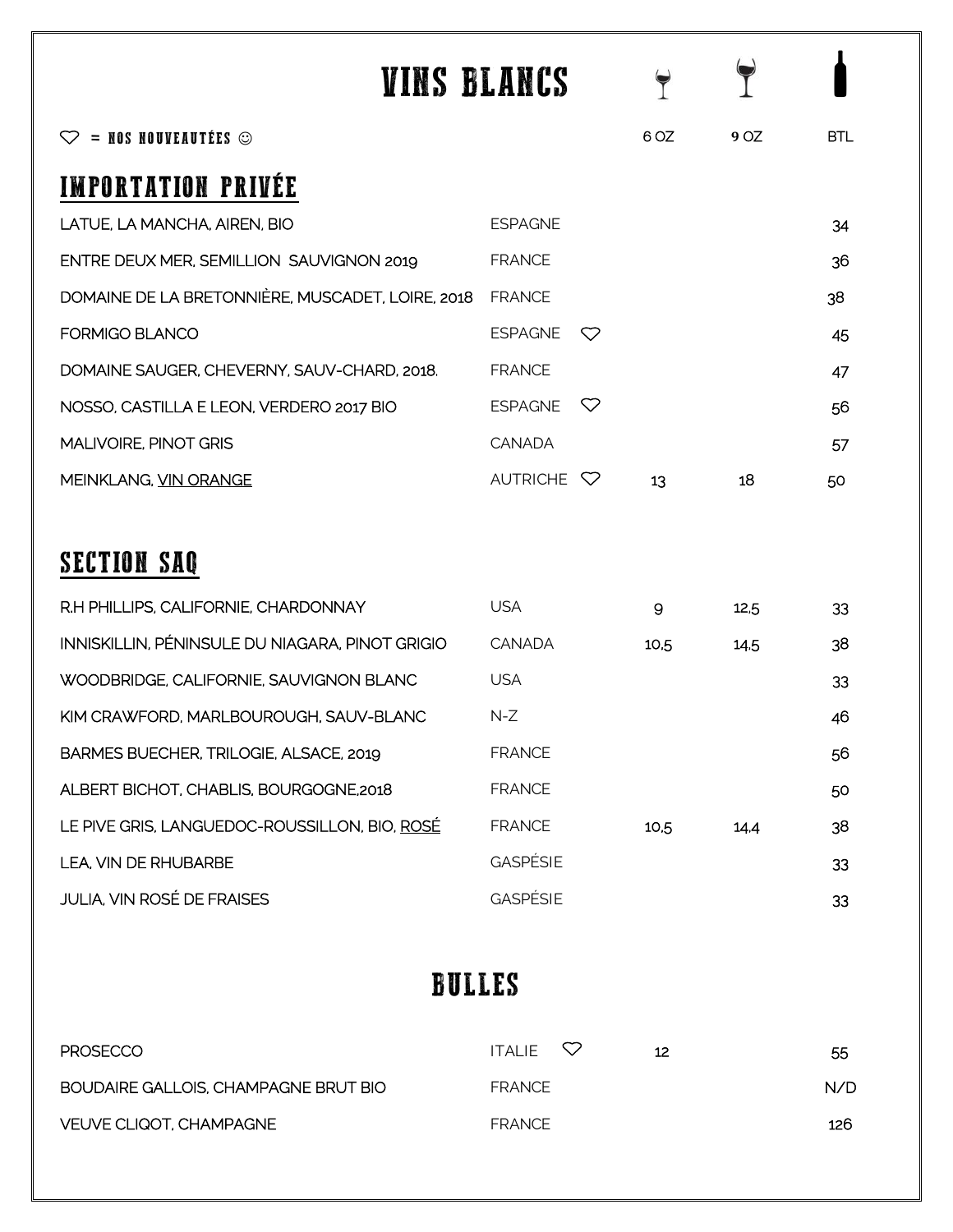# BIÈRES EN FÛT

|                               | <b>PINTE</b> | <b>PICHET</b> |
|-------------------------------|--------------|---------------|
|                               |              |               |
| <b>COORS LIGHT</b>            | 7            | 20            |
| <b>GRIFFINTOWN (BLONDE)</b>   | 8            | 22            |
| <b>BELGIAN MOON (BLANCHE)</b> | 8            | 22            |
| <b>LOXLEY (ALE ROUSSE)</b>    | 8            | 22            |
| L'AMER IPA                    | 9            | 24            |
|                               |              |               |

# GROSSES CANNETTES (473ML)

| <b>MOLSON CANADIAN</b>                    | 8 \$ OU 2 <sup>POUR</sup> 14\$    |
|-------------------------------------------|-----------------------------------|
| <b>MOLSON ULTRA</b>                       | 8 \$ OU 2 <sup>POUR</sup> 14\$    |
| SOL                                       | 9\$ OU 2 <sup>POUR</sup> 16\$     |
| VIZZY HARD SELTZER<br>*VARIÉTÉS DU MOMENT | 9\$ OU 2 <sup>POUR</sup> 16\$     |
| OCTANT<br>*VARIÉTÉS DU MOMENT             | 9.50\$ OU 2 <sup>POUR</sup> 17\$  |
| <b>GRIFFINTOWN SANS ALCOOL</b>            | 9\$ OU 2 <sup>POUR</sup> 16\$     |
| <b>BOUTEILLES</b>                         |                                   |
| <b>SMIRNOFF</b>                           | 7 \$ OU 2 <sup>POUR</sup> 12.00\$ |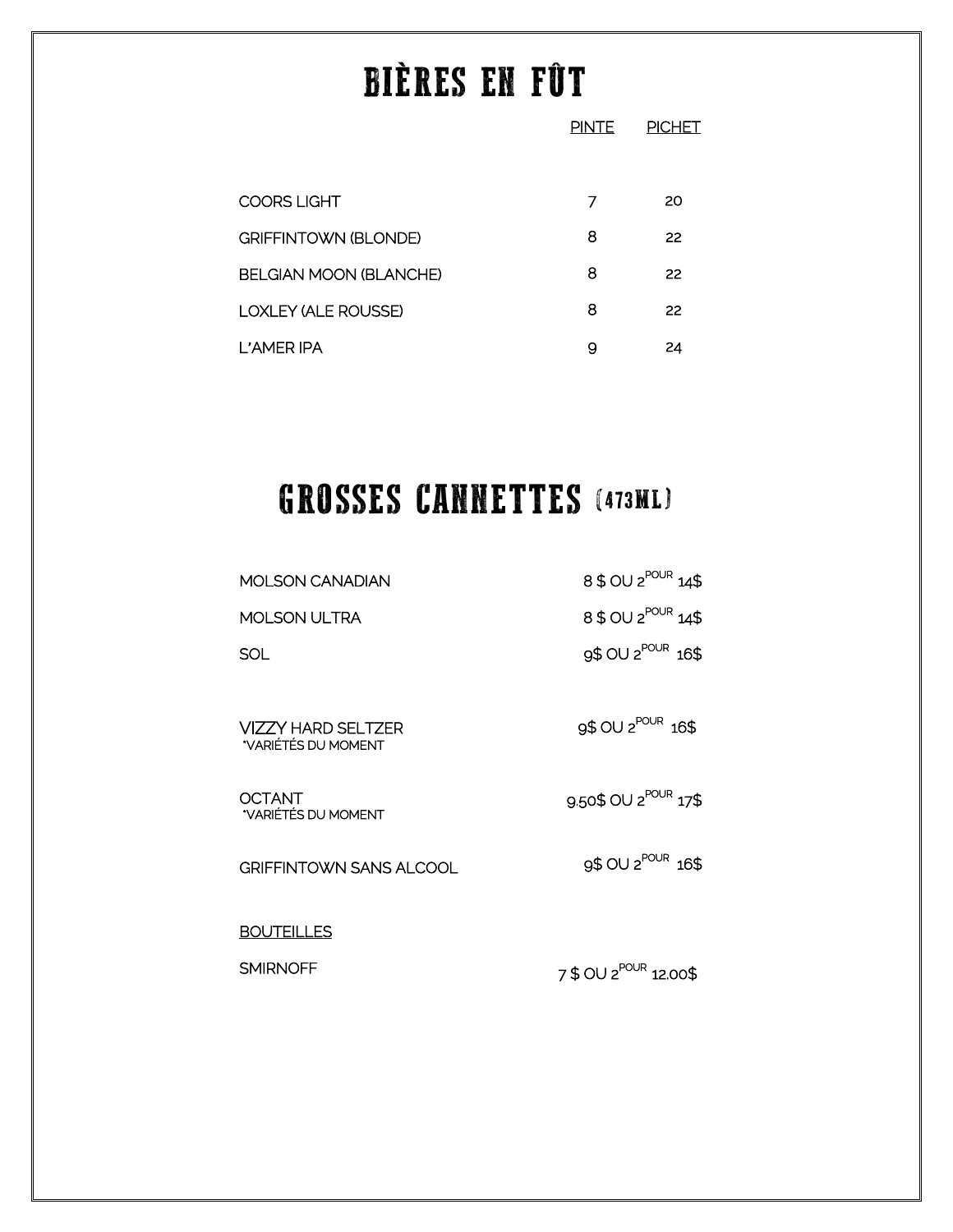## LES ALCOOLS

SIMPLE 7.00\$ - DOUBLE 12.00\$

VODKA **GIN TEQUILA** RHUM BLANC BAILEYS COUREUR DES BOIS RHUM BRUN RHUM ÉPICÉ JACK JAMESON GRAND MARNIER ETC... AMARETTO **COGNAC BRANDY SOUTHERN** SORTILÈGE

### LES ALCOOLS PREMIUM

SIMPLE 8.00\$ - DOUBLE 14.00\$

GIN MELON

GIN ROMEO

RHUM FLOR DE CANA

VODKA PUR

PINK GIN

RHUM EL DORADO

GIN SAINT-LAURENT

GIN UNGAVA

RHUM DIPLOMATICO

### SCOTCH & WHISKY

SIMPLE 8.00\$ - DOUBLE 14.00\$

AUCHENTOSHAN 12 ANS LOWLAND

**ABERLOUR** 12 ANS HIGHLAND

GLENMORANGIE 10 ANS HIGHLAND SINGLE

KNOB CREEK 9 ANS

**BOWMORE** 12 ANS SINGLEMALT

**GLENFIDDICH** 12 ANS HIGHLAND